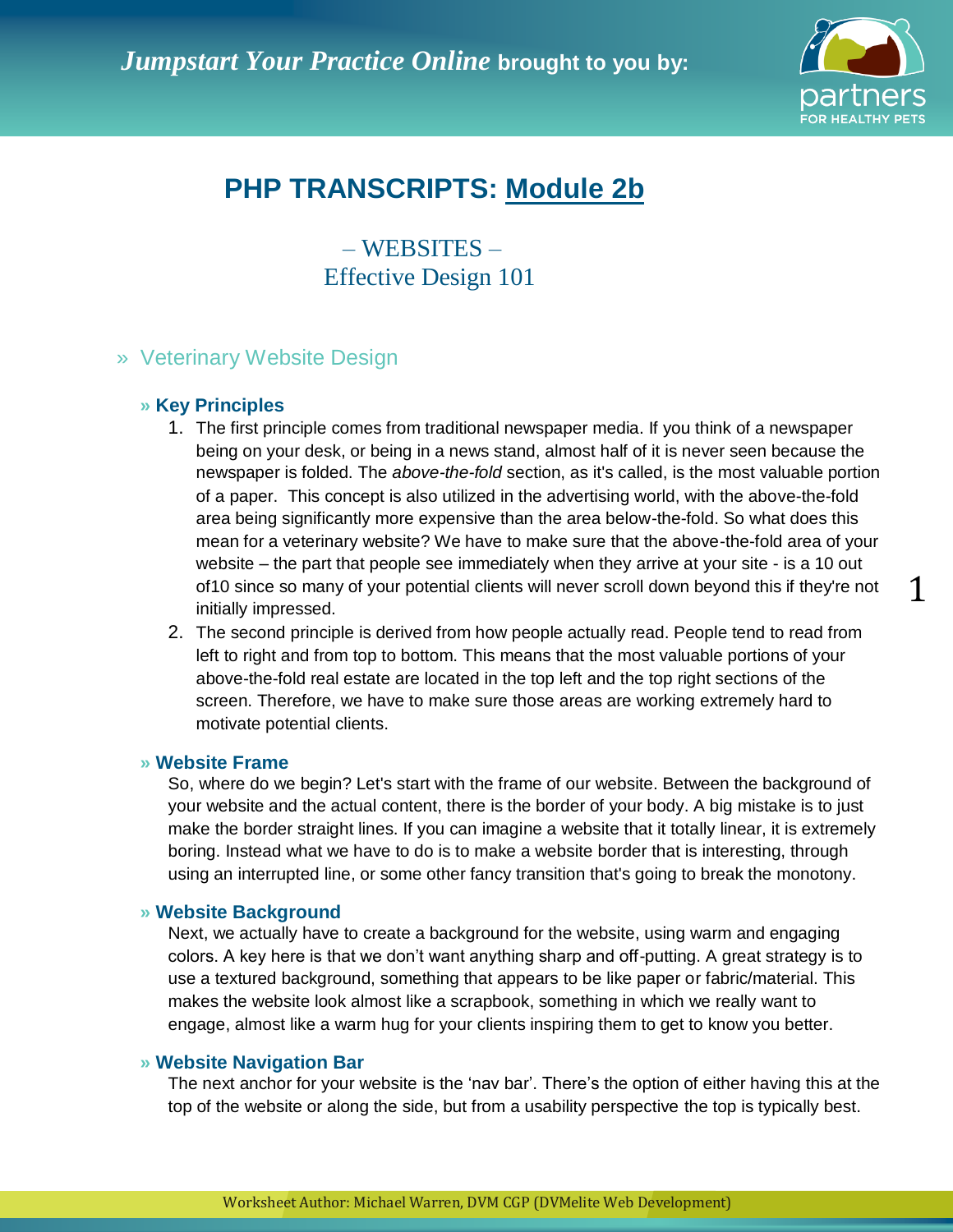

# 2 most important areas of your website

- 1. The top, left hand portion of the above-the-fold section is the most important, so this is where you'll put your practice's logo. We want everybody who comes to your website to know exactly who you are right off the bat.
- 2. In the second most valuable area of your online real estate, the upper right corner, we want to have a clear call to action, which could be your phone number. I highly suggest that you do use your phone number, along with a call to action. The number should be large, bold and surrounded by action words like "Call us today!", "Book your appointment!" or "Call right now!" Just that little bit of motivation will go a long way toward increasing your conversion rate.

In between these two areas is a great location for Social Media (Facebook, Twitter, etc.) icons. For those clients who are active on these platforms, they will be able to instantly connect with your practice. We should never overlook this great, free marketing tool.

## **About Us/Contact Us Page**

What are the big mistakes that I see over and over again on the navigation bar? Essentially, it all comes down to it being too complicated. Think about the top 2 pieces of information we know our clients want when they come to our websites, and the first is the "About Us" page. This is the most popular page on a veterinary website, so we have to make sure that it is extremely easy for our clients to find it. Why run them through a maze instead of just giving them what they want?

The next most important page is the "Contact Us". I can't tell you how many veterinary websites I've reviewed that have their contact page buried amongst a number of dropdown menus. It's often so difficult to find, and so frustrating that I'm sure many of the potential clients who would look them up and try to give them a call never actually make it to that step.

We have to make the nav bar really simple. In between these 2 anchors (*Contact Us* and *About Us*), we should have 3-5 other tabs, or links, but definitely no greater than this. In the case of usability and navigation, less is definitely more. We don't want to be confusing; instead, we want to really encourage engagement. This takes care of what we call the header portion of the website.

## **» Website Slider**

Now, below the header, but still above the fold, we need to have what's called a slider. A slider, or an image that changes, should also not have a border that is linear. Be creative - use curved lines or a nice transition. The key element of a slider is that it focuses on the human/animal bond, so this is your chance to really engage with your clients as for many of them this is all they're going to see as they often never scroll down.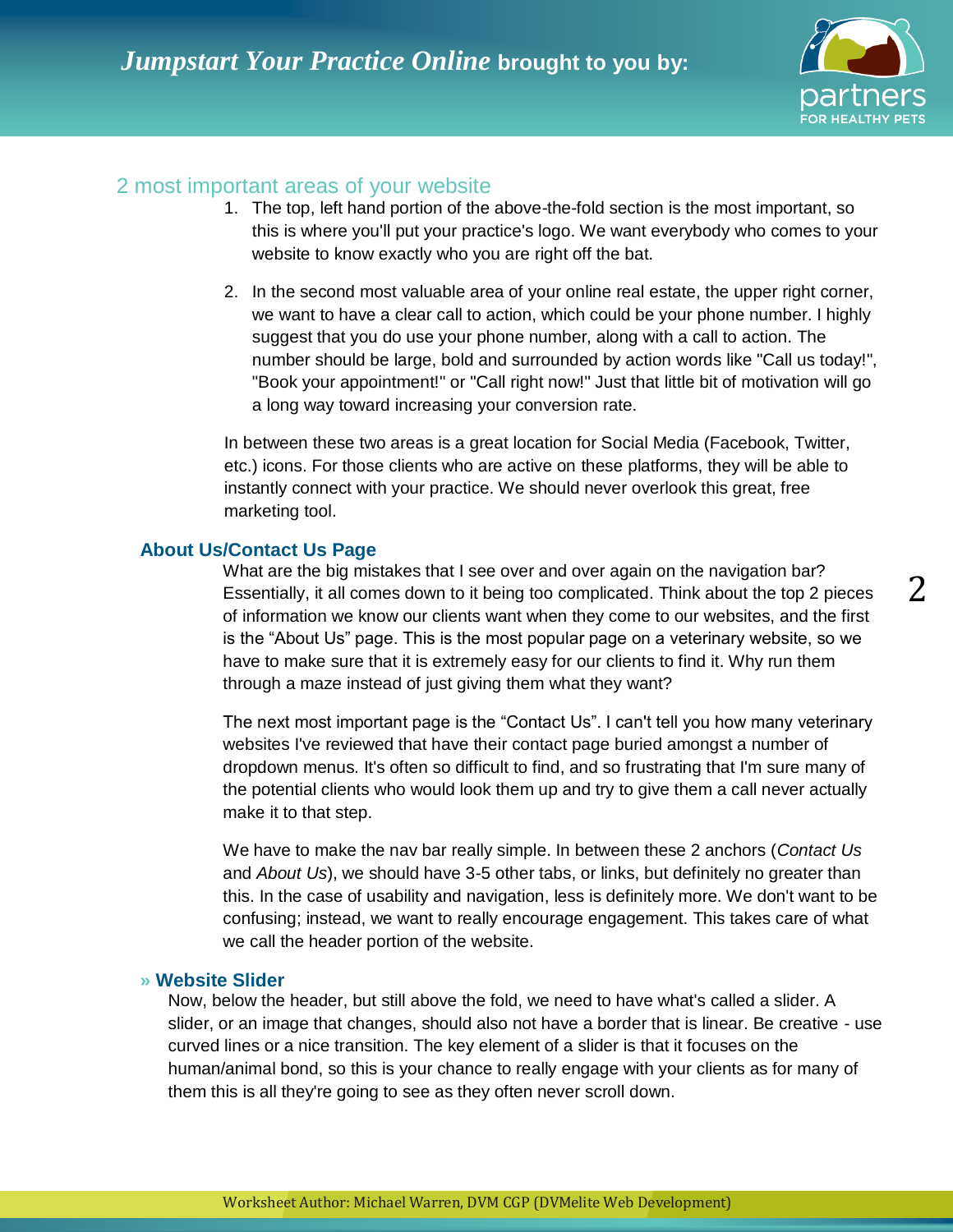

Next, the slider must be dynamic. This means the area should be moving rapidly, with at least 3-5 images that are changing. On the right hand side of the slider, we should have a "New Client" form, which speaks directly to those new prospects. If I'm a client and my pet has an issue, I may be just checking out veterinary websites and then going back and forth to Dr. Google. But if there is a form that says, "You're a new client! Enter your name, email and your pets name, and let's get your pet's problem solved!", that's really going to speak to my need. That will motivate the potential client to take the action. All of these little tricks add to the increased conversion rate that will ultimately drive the growth of your practice.

#### **» Website Buttons**

Below the slider (but again, still above he fold), we have another key location of online real estate. Here, we have the opportunity to make 3 or 4 important buttons. These can include a "Hospital Tour", which increases client engagement, or "Book an Appointment Online", which targets both new and current clients and makes your website "sticky" (meaning the client will come back again and again). Finally, you can also include a "Prescription Refill" form - there are many clients who are just not comfortable picking up their phones because they'd much rather do everything online. For example, they could be at work or in their car, where doing things online is much easier than picking up the phone, so if we give them that option they will appreciate it.

## **» Website Inspirational Message**

Below these buttons is where we place our inspirational content, our "Welcome to our Hospital" message. This inspirational content is the *Start with Why* boilerplate. Here, you are really emphasizing why your hospital exists, why you get out of bed every morning, rather than just *what* you do. The *why* is really what our clients want to know (again: "our clients don"t care how much we know until they know how much we care), and this is a great opportunity to showcase that message.

On the right of this is a great place to add a video. Using as many forms of media as possible to communicate that inspirational message with our clients will give it a much greater chance of actually being absorbed.

So, there you have it. This is the ideal above-the-fold look and feel of a veterinary website. We emphasize the human/animal bond, have moving and dynamic images, speak to our new clients, motivate them to take action and deliver exactly what we know our clients want. We've sent them to the "About Us" page and the "Contact Us" page, all while filling the website with inspirational messaging and engaging design. Now, let's look at what should be "below the fold" of the home page.

## **» Website Blog Articles**

Under the inspirational message and Hospital Tour video, we need our Blog articles. A blog is essentially where you place your articles. The most important elements are that they are both human/animal bond focused, which we achieve through the images on the right hand side, and that they are easily shareable. As we can see here, any of your clients should be able to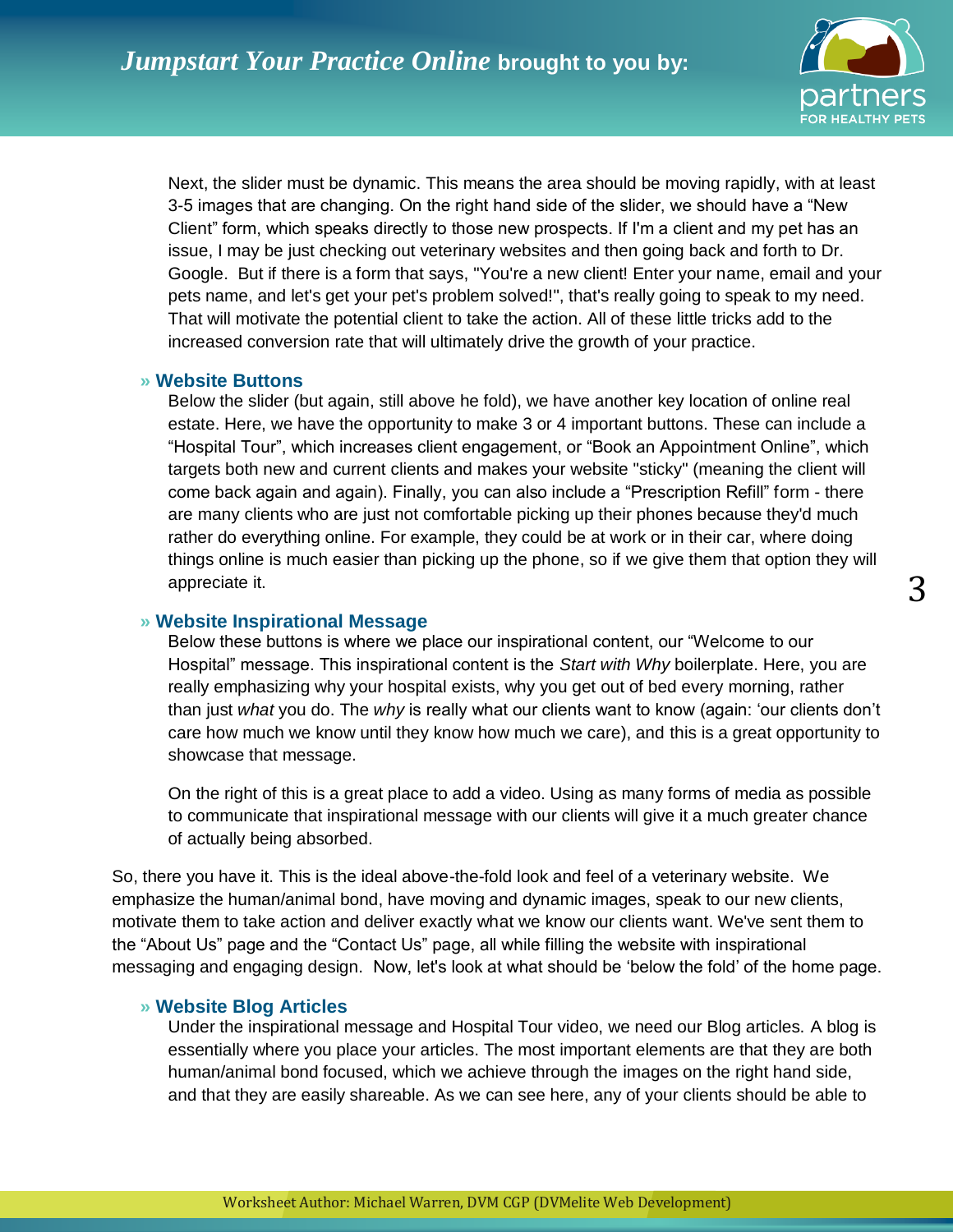

instantly click a button and share this article across their social networks. You will be rewarded when you develop really high quality content, because your clients will share it. Further, your clients will be able to comment, increasing your client engagement and turning your articles into a real conversation. Don't worry - the comments practices tend to get are not overwhelming. They rarely occur and should always be redirected to book an appointment for a proper consultation.

What does this enable you to do? Well you, as the operator of the website, only need to be able to change the blog to add new articles, or to create new announcements, and they will automatically be shown on your website's homepage. As a website visitor, to see the dates of these blog articles signals to them that your practice is up to date, that your practice is active and that your organization is worthy of my business.

#### **» Website Social Media Widgets**

On the right hand side, we have a great opportunity to add a social media widget. A social media widget, for instance, can show the faces of all your Facebook fans so that as a potential client I can see all of those other people who have already put their trust into you and your practice. It will even show a number like "400 fans", and if we remember the emotional motivators we"ve discussed previously, showing that 400 people have clicked "like" for your practice signals community and social proof. This will make a potential client trust you more than if this feature did not exist, and it's also another great opportunity for the visitor to LIKE your practice, and for you to connect with your clients.

#### **» Website Footer**

Finally, we have the footer which is important because it follows on every single page. So, on the bottom, left hand side, we will want to have the contact info, because on every single page of your veterinary website we want this information to be large, attractive and easily accessible. Next, we'll have a social media widget, which can either be simple icons that clients can click through to connect with you on these platforms, or it can be a "feed". A feed basically means that whatever you write on social media profiles will show up here. Again, this is a great way to make sure your website always looks and feels fresh.

In the footer, for example, you can also feature a deal of some kind. What is your monthly special? What is the new message that you want to convey to your clients? Then you can add anything else, like a cartoon, another new client form or an image of a map with directions. You will be able to download this schematic, and talk to your web developer. It is very important that you incorporate all of these elements into your veterinary website.

#### **» Website Testimonials**

Another excellent element that this practice has on its website is the testimonials on the right hand side. If I came across this practice's website by chance and read the article, was quite impressed, and then read the testimonials, it is one more feather in this clinic's cap that will motivate me to actually visit this practice.